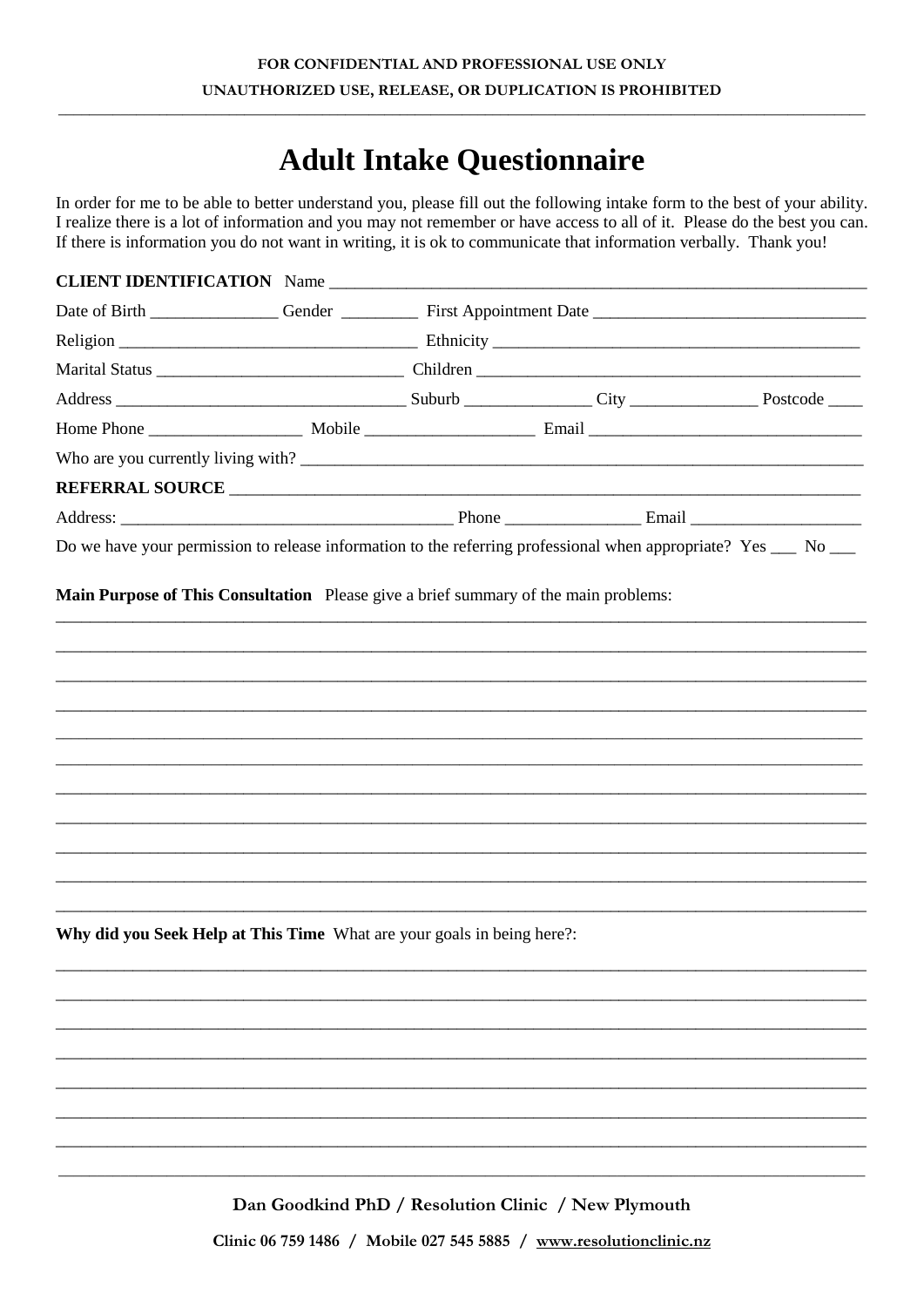medications, types of treatment, etc:

Prior Mental Health History and Attempts to Correct Problems Please include contact with other professionals,

Medical History Current medical problems/medications: \_\_\_\_\_\_\_\_\_\_\_\_\_\_\_\_\_\_\_\_\_\_\_\_\_\_\_

Current supplements/vitamins/herbs:

Past medical problems/medications:

Other doctors/clinics seen regularly: \_\_\_\_\_\_\_\_ 

Ever any seizures or seizure like activity?:

Prior hospitalizations (place, cause, date, outcome):

Present Height \_\_\_\_\_\_\_\_\_\_\_\_\_\_\_\_\_\_\_ Present Weight \_\_\_\_\_\_\_\_\_\_\_\_\_\_\_\_\_\_\_\_\_\_\_\_\_\_\_\_\_\_\_

**Current Life Stresses** Please include anything that is currently stressful for you, examples include relationships, job, school, finances, children: \_\_\_\_\_\_

Dan Goodkind PhD / Resolution Clinic / New Plymouth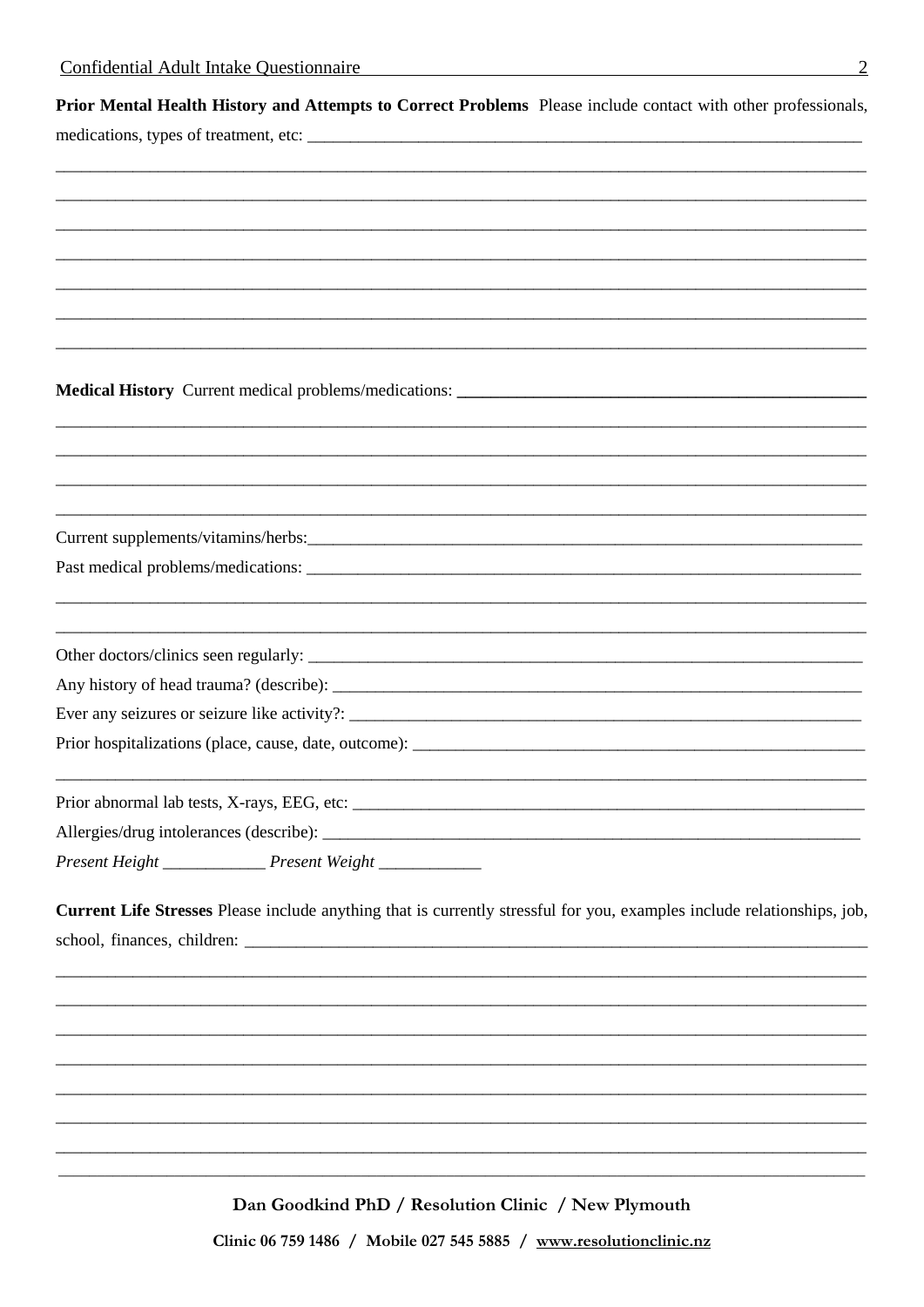| 3<br><b>Confidential Adult Intake Questionnaire</b>                                                                  |
|----------------------------------------------------------------------------------------------------------------------|
| Prenatal and birth events Parents attitude toward their pregnancy with you: __________________________________       |
| Pregnancy complications (bleeding, excess vomiting, medication, infections, x-rays, smoking, alcohol/drug use, etc): |
|                                                                                                                      |
| Sleep behavior Nightmares, recurrent dreams, current problems (getting to sleep, staying asleep or getting up):      |
| School History Last year completed: Last secondary school attended: Last secondary school attended:                  |
|                                                                                                                      |
|                                                                                                                      |
|                                                                                                                      |
|                                                                                                                      |
| Please bring school report cards and any state, national or special testing that has been performed.                 |
|                                                                                                                      |
|                                                                                                                      |
|                                                                                                                      |
|                                                                                                                      |
|                                                                                                                      |
| What would your employers or supervisors say about you?:                                                             |
|                                                                                                                      |
| Legal History Have you ever been involved with the criminal justice system?: _________________________________       |
|                                                                                                                      |
|                                                                                                                      |
|                                                                                                                      |
|                                                                                                                      |
|                                                                                                                      |

Dan Goodkind PhD / Resolution Clinic / New Plymouth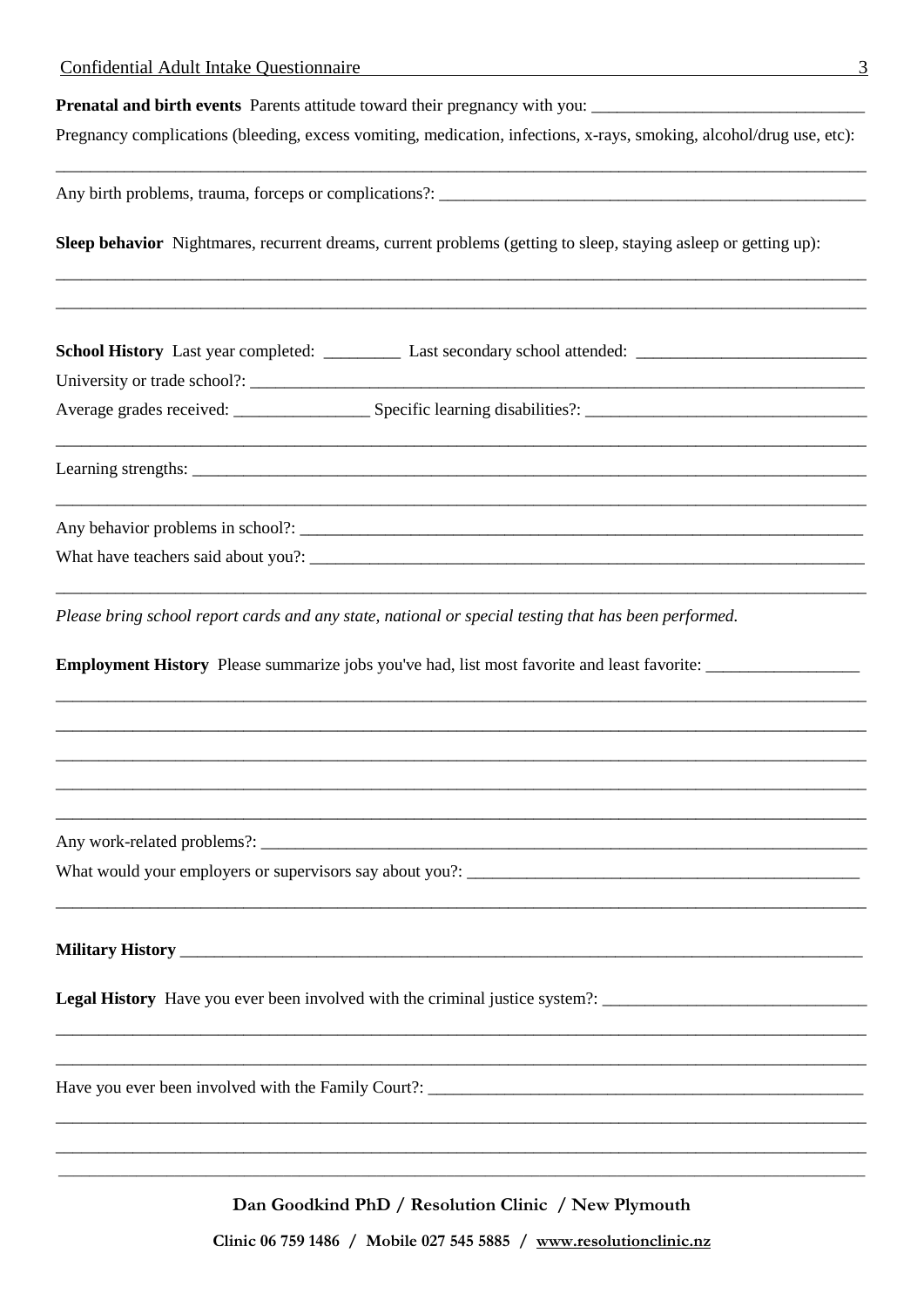| <b>Sexual history</b> (answer only as much as you feel comfortable)    |
|------------------------------------------------------------------------|
| Age at the time of first sexual experience: Number of sexual partners: |
| Any history of sexually transmitted disease?:                          |
|                                                                        |
|                                                                        |
|                                                                        |

**Alcohol and Drug History** Please list age started and types of substances used through the years and any current usage. Also, describe how each of these substances made you feel and what benefit you got from them. These include alcohol (hard liquor, beer, wine), marijuana (real or synthetic), prescription tranquilizers or sleeping pills, inhalants (glue, gasoline, cleaning fluids, etc.), cocaine or crack, amphetamines or 'P' or ice, steroids, opiates (heroin, codeine, morphine or other pain killers), barbiturates, hallucinating drugs (LSD, mescaline, mushrooms), PCP:

\_\_\_\_\_\_\_\_\_\_\_\_\_\_\_\_\_\_\_\_\_\_\_\_\_\_\_\_\_\_\_\_\_\_\_\_\_\_\_\_\_\_\_\_\_\_\_\_\_\_\_\_\_\_\_\_\_\_\_\_\_\_\_\_\_\_\_\_\_\_\_\_\_\_\_\_\_\_\_\_\_\_\_\_\_\_\_\_\_\_\_\_\_\_\_ \_\_\_\_\_\_\_\_\_\_\_\_\_\_\_\_\_\_\_\_\_\_\_\_\_\_\_\_\_\_\_\_\_\_\_\_\_\_\_\_\_\_\_\_\_\_\_\_\_\_\_\_\_\_\_\_\_\_\_\_\_\_\_\_\_\_\_\_\_\_\_\_\_\_\_\_\_\_\_\_\_\_\_\_\_\_\_\_\_\_\_\_\_\_\_ \_\_\_\_\_\_\_\_\_\_\_\_\_\_\_\_\_\_\_\_\_\_\_\_\_\_\_\_\_\_\_\_\_\_\_\_\_\_\_\_\_\_\_\_\_\_\_\_\_\_\_\_\_\_\_\_\_\_\_\_\_\_\_\_\_\_\_\_\_\_\_\_\_\_\_\_\_\_\_\_\_\_\_\_\_\_\_\_\_\_\_\_\_\_\_ \_\_\_\_\_\_\_\_\_\_\_\_\_\_\_\_\_\_\_\_\_\_\_\_\_\_\_\_\_\_\_\_\_\_\_\_\_\_\_\_\_\_\_\_\_\_\_\_\_\_\_\_\_\_\_\_\_\_\_\_\_\_\_\_\_\_\_\_\_\_\_\_\_\_\_\_\_\_\_\_\_\_\_\_\_\_\_\_\_\_\_\_\_\_\_

\_\_\_\_\_\_\_\_\_\_\_\_\_\_\_\_\_\_\_\_\_\_\_\_\_\_\_\_\_\_\_\_\_\_\_\_\_\_\_\_\_\_\_\_\_\_\_\_\_\_\_\_\_\_\_\_\_\_\_\_\_\_\_\_\_\_\_\_\_\_\_\_\_\_\_\_\_\_\_\_\_\_\_\_\_\_\_\_\_\_\_\_\_\_\_

\_\_\_\_\_\_\_\_\_\_\_\_\_\_\_\_\_\_\_\_\_\_\_\_\_\_\_\_\_\_\_\_\_\_\_\_\_\_\_\_\_\_\_\_\_\_\_\_\_\_\_\_\_\_\_\_\_\_\_\_\_\_\_\_\_\_\_\_\_\_\_\_\_\_\_\_\_\_\_\_\_\_\_\_\_\_\_\_\_\_\_\_\_\_\_

\_\_\_\_\_\_\_\_\_\_\_\_\_\_\_\_\_\_\_\_\_\_\_\_\_\_\_\_\_\_\_\_\_\_\_\_\_\_\_\_\_\_\_\_\_\_\_\_\_\_\_\_\_\_\_\_\_\_\_\_\_\_\_\_\_\_\_\_\_\_\_\_\_\_\_\_\_\_\_\_\_\_\_\_\_\_\_\_\_\_\_\_\_\_\_ \_\_\_\_\_\_\_\_\_\_\_\_\_\_\_\_\_\_\_\_\_\_\_\_\_\_\_\_\_\_\_\_\_\_\_\_\_\_\_\_\_\_\_\_\_\_\_\_\_\_\_\_\_\_\_\_\_\_\_\_\_\_\_\_\_\_\_\_\_\_\_\_\_\_\_\_\_\_\_\_\_\_\_\_\_\_\_\_\_\_\_\_\_\_\_ \_\_\_\_\_\_\_\_\_\_\_\_\_\_\_\_\_\_\_\_\_\_\_\_\_\_\_\_\_\_\_\_\_\_\_\_\_\_\_\_\_\_\_\_\_\_\_\_\_\_\_\_\_\_\_\_\_\_\_\_\_\_\_\_\_\_\_\_\_\_\_\_\_\_\_\_\_\_\_\_\_\_\_\_\_\_\_\_\_\_\_\_\_\_\_ \_\_\_\_\_\_\_\_\_\_\_\_\_\_\_\_\_\_\_\_\_\_\_\_\_\_\_\_\_\_\_\_\_\_\_\_\_\_\_\_\_\_\_\_\_\_\_\_\_\_\_\_\_\_\_\_\_\_\_\_\_\_\_\_\_\_\_\_\_\_\_\_\_\_\_\_\_\_\_\_\_\_\_\_\_\_\_\_\_\_\_\_\_\_\_ \_\_\_\_\_\_\_\_\_\_\_\_\_\_\_\_\_\_\_\_\_\_\_\_\_\_\_\_\_\_\_\_\_\_\_\_\_\_\_\_\_\_\_\_\_\_\_\_\_\_\_\_\_\_\_\_\_\_\_\_\_\_\_\_\_\_\_\_\_\_\_\_\_\_\_\_\_\_\_\_\_\_\_\_\_\_\_\_\_\_\_\_\_\_\_ \_\_\_\_\_\_\_\_\_\_\_\_\_\_\_\_\_\_\_\_\_\_\_\_\_\_\_\_\_\_\_\_\_\_\_\_\_\_\_\_\_\_\_\_\_\_\_\_\_\_\_\_\_\_\_\_\_\_\_\_\_\_\_\_\_\_\_\_\_\_\_\_\_\_\_\_\_\_\_\_\_\_\_\_\_\_\_\_\_\_\_\_\_\_\_ \_\_\_\_\_\_\_\_\_\_\_\_\_\_\_\_\_\_\_\_\_\_\_\_\_\_\_\_\_\_\_\_\_\_\_\_\_\_\_\_\_\_\_\_\_\_\_\_\_\_\_\_\_\_\_\_\_\_\_\_\_\_\_\_\_\_\_\_\_\_\_\_\_\_\_\_\_\_\_\_\_\_\_\_\_\_\_\_\_\_\_\_\_\_\_

\_\_\_\_\_\_\_\_\_\_\_\_\_\_\_\_\_\_\_\_\_\_\_\_\_\_\_\_\_\_\_\_\_\_\_\_\_\_\_\_\_\_\_\_\_\_\_\_\_\_\_\_\_\_\_\_\_\_\_\_\_\_\_\_\_\_\_\_\_\_\_\_\_\_\_\_\_\_\_\_\_\_\_\_\_\_\_\_\_\_\_\_\_\_\_

Ever experience withdrawal symptoms from alcohol or drugs?:

Has anyone told you they thought you had a problem with drugs or alcohol?:

Have you ever felt guilty about your drug or alcohol use?:

Have you ever felt annoyed when someone talked to you about your drug or alcohol use?: \_\_\_\_\_\_\_\_\_\_\_\_\_\_\_\_\_\_\_\_\_\_\_

Have you ever used drugs or alcohol first thing in the morning?: \_\_\_\_\_\_\_\_\_\_\_\_\_\_\_\_\_\_\_\_\_\_\_\_\_\_\_\_\_\_\_\_\_\_\_\_\_\_\_\_\_\_\_

Caffeine use per day (caffeine is in coffee, tea, sodas, chocolate):

Nicotine use per day, past and present, (nicotine is in cigarettes, cigars, tobacco chew):

**Family Structure and History** Who lives in your current household? Please give relationship to each:

Current Marital or Relationship Satisfaction: \_\_\_\_\_\_\_\_\_\_\_\_\_\_\_\_\_\_\_\_\_\_\_\_\_\_\_\_\_\_\_\_\_\_

**Dan Goodkind PhD / Resolution Clinic / New Plymouth**

 $\_$  , and the set of the set of the set of the set of the set of the set of the set of the set of the set of the set of the set of the set of the set of the set of the set of the set of the set of the set of the set of th

\_\_\_\_\_\_\_\_\_\_\_\_\_\_\_\_\_\_\_\_\_\_\_\_\_\_\_\_\_\_\_\_\_\_\_\_\_\_\_\_\_\_\_\_\_\_\_\_\_\_\_\_\_\_\_\_\_\_\_\_\_\_\_\_\_\_\_\_\_\_\_\_\_\_\_\_\_\_\_\_\_\_\_\_\_\_\_\_\_\_\_\_\_\_\_ \_\_\_\_\_\_\_\_\_\_\_\_\_\_\_\_\_\_\_\_\_\_\_\_\_\_\_\_\_\_\_\_\_\_\_\_\_\_\_\_\_\_\_\_\_\_\_\_\_\_\_\_\_\_\_\_\_\_\_\_\_\_\_\_\_\_\_\_\_\_\_\_\_\_\_\_\_\_\_\_\_\_\_\_\_\_\_\_\_\_\_\_\_\_\_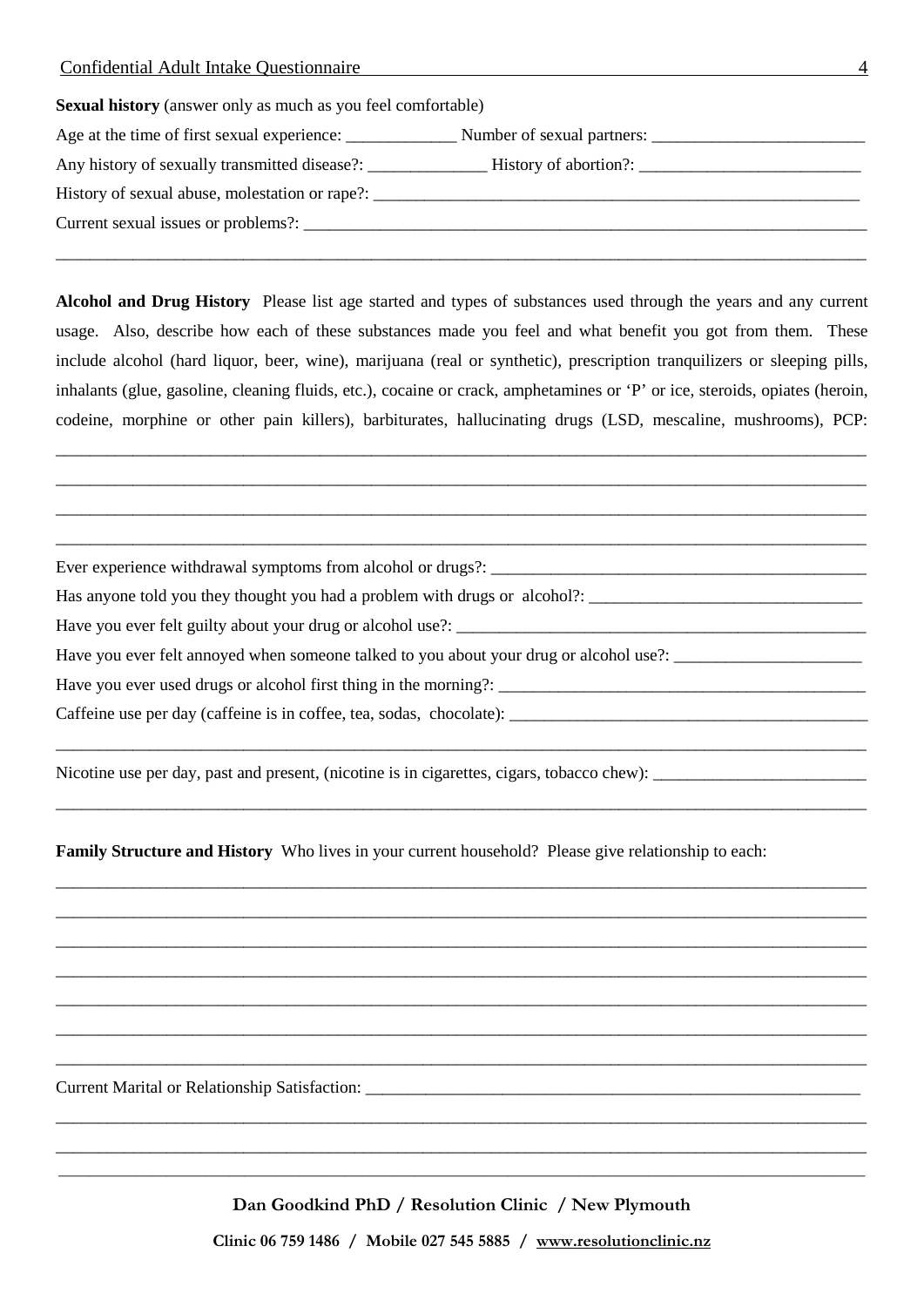| Significant Developmental Events Please include marriages, separations, divorces, deaths, traumatic events, losses,       |
|---------------------------------------------------------------------------------------------------------------------------|
|                                                                                                                           |
|                                                                                                                           |
|                                                                                                                           |
|                                                                                                                           |
|                                                                                                                           |
|                                                                                                                           |
|                                                                                                                           |
| Mother's History Biological, Adoptive or Step?: __________ Age: _____ Outside work: ________________                      |
|                                                                                                                           |
|                                                                                                                           |
|                                                                                                                           |
|                                                                                                                           |
|                                                                                                                           |
|                                                                                                                           |
| Has mother ever sought psychiatric treatment?: Yes __ No __ If yes, for what purpose?: _______________________            |
|                                                                                                                           |
| Have any of your <i>biological</i> mother's blood relatives had any learning problems or psychiatric problems including   |
| such things as alcohol/drug abuse, depression, anxiety, suicide attempts, psychiatric hospitalizations? (please specify): |
| Father's History Biological, Adoptive or Step?: _________ Age: _____ Outside work: _________________                      |
|                                                                                                                           |
|                                                                                                                           |
|                                                                                                                           |
|                                                                                                                           |
|                                                                                                                           |
|                                                                                                                           |
|                                                                                                                           |
|                                                                                                                           |
|                                                                                                                           |

Dan Goodkind PhD / Resolution Clinic / New Plymouth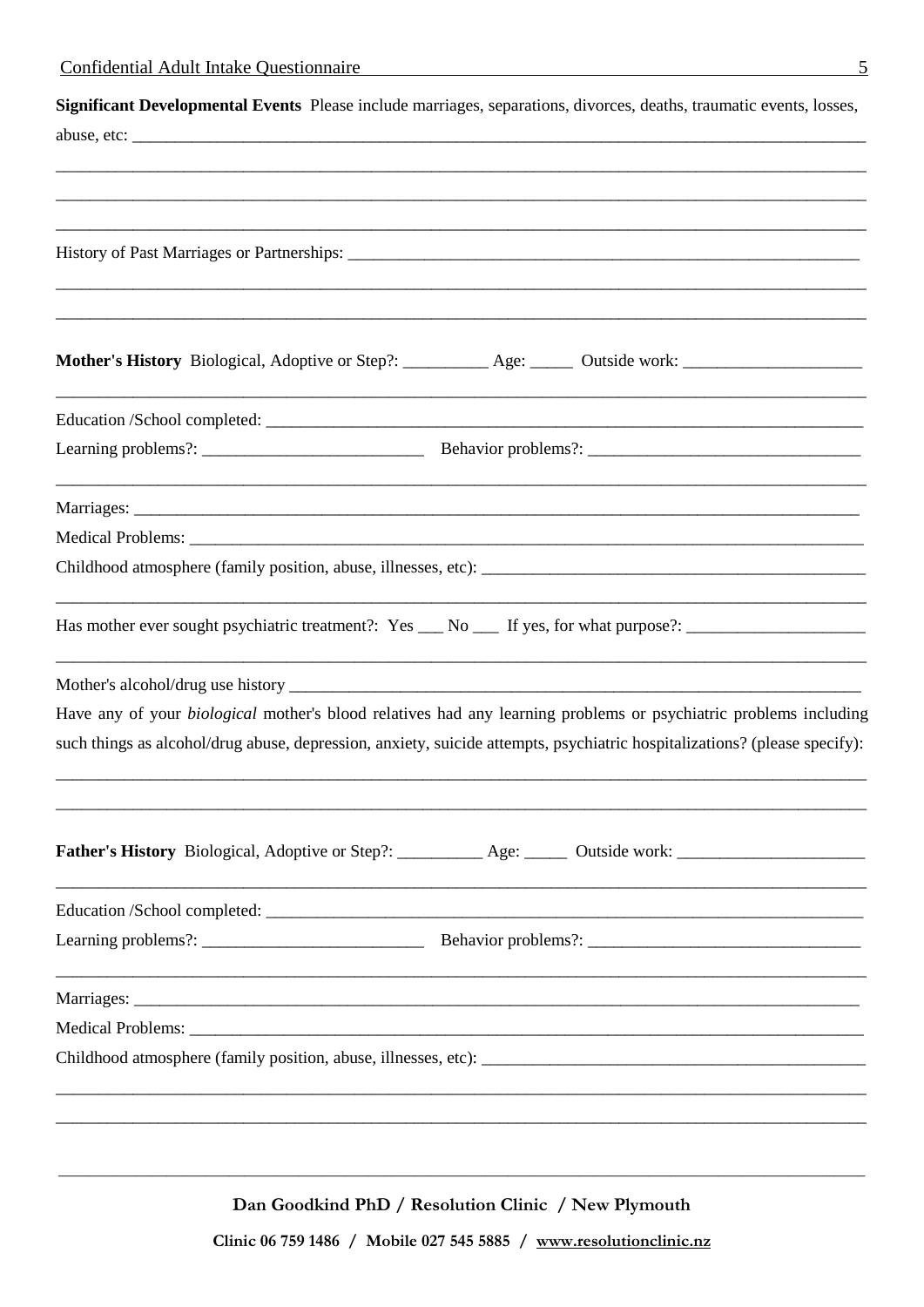Has father ever sought psychiatric treatment?: Yes \_\_ No \_\_ If yes, for what purpose?: \_\_\_\_\_\_\_\_\_\_\_\_\_\_\_\_\_\_\_\_\_\_\_

Father's alcohol/drug use history

Have any of your biological father's blood relatives ever had any learning problems or psychiatric problems including such things as alcohol/drug abuse, depression, anxiety, suicide attempts, psychiatric hospitalizations? (please specify):

Siblings (names, ages, problems, strengths, strength of relationship): \_\_\_\_\_\_\_\_\_\_\_\_\_\_\_\_\_\_\_\_\_\_\_\_\_\_\_\_\_

Cultural/Ethnic Background Please describe your ethnic and cultural background and any aspects that are currently an important part of your life:

Describe your relationships with friends **Solution Containers** and the second second second second second second second second second second second second second second second second second second second second second seco

Dan Goodkind PhD / Resolution Clinic / New Plymouth

Clinic 06 759 1486 / Mobile 027 545 5885 / www.resolutionclinic.nz

6